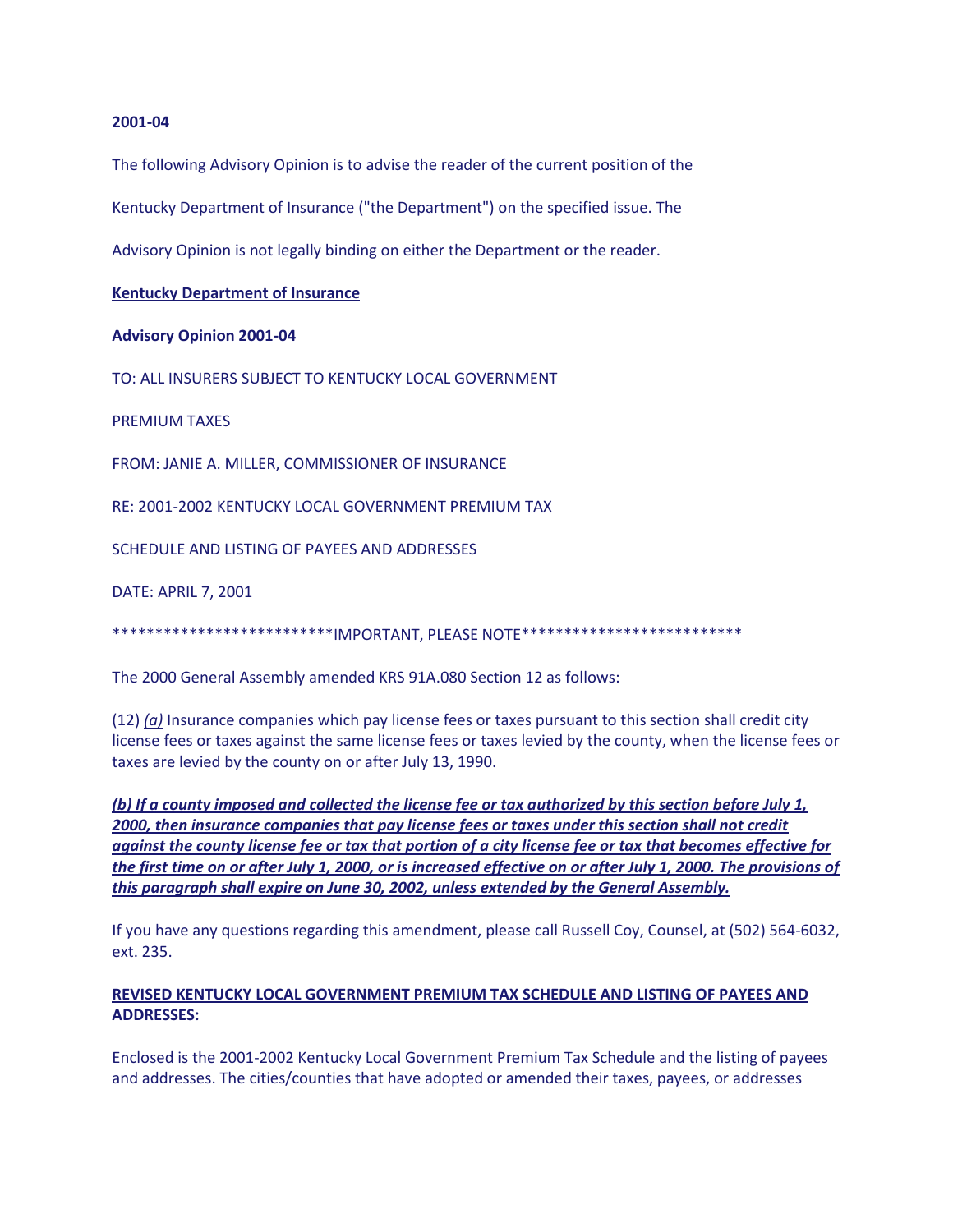since the publication of Edition 2000-1 are indicated with an asterisk (\*). **PLEASE NOTE CHANGES IN TAX CODE IDENTIFICATIONS.** 

### **(502) 564-1649 - PHONE NUMBER FOR LOCAL GOVERNMENT PREMIUM TAX UNIT.**

You must adopt procedures to conform to the 2001-2002 schedule by

July 1, 2001. The 2001-2002 schedule applies only to premiums received after July 1, 2001, and is effective until June 30, 2002.

KRS 91A.080 now only allows the cities and counties to change or impose ordinances effective July 1 of each year. Therefore, notification will be sent annually at least 85 days prior to the effective date of July 1.

### **FILING:**

Please read the attached instructions when filling out each form. When it is necessary to file amended annual reconciliations (LGT-140), submit a form filled out in its entirety and include the necessary corrections.

### **MINIMUM TAXES:**

Unless otherwise stated, a minimum tax is a per-quarter total for all lines that are subject to the local government premium tax in that municipality. Whenever there is a tax liability for a quarter, the company must pay at least the listed minimum amount to the city/county. The company would collect the tax due from the policyholders, and if that amount is below the listed minimum, the company would pay the additional amount to meet the minimum.

### **1992 AMENDMENT TO KRS 91A.080:**

Effective July 14, 1992, KRS 91A.080 was amended regarding the collection and payment of these taxes. The insurer must use the tax rate effective on the first day of the policy term. When an insurer collects a premium as a result of a change in the policy during the policy term, the tax rate used shall be the rate in effect on the effective date of the policy change. As to return of premiums to policyholders, KRS 91A.080 now specifies that the tax on the unearned premium shall be returned to the policyholder at the same rate at which the tax was collected and shall be taken as a credit by the insurer on its next quarterly report to the local government. When reporting returned premiums on the annual reconciliation (LGT-140), if the tax rate of the returned premium is different from the tax rate of the quarter in which it was returned, the returned premiums and the rate at which they were returned must be listed as a separate line item.

### **TAX INTEREST RATE:**

KRS 91A.080 (9) provides that any Kentucky Local Government Premium Tax not paid on or before the due date shall bear interest from the date the tax is due until paid at the tax interest rate prescribed by the Kentucky Revenue Cabinet. In November 2000 the Kentucky Revenue Cabinet established the annual interest rate for 2001 at 10%. Any taxes not paid 30 days after the end of each calendar quarter must